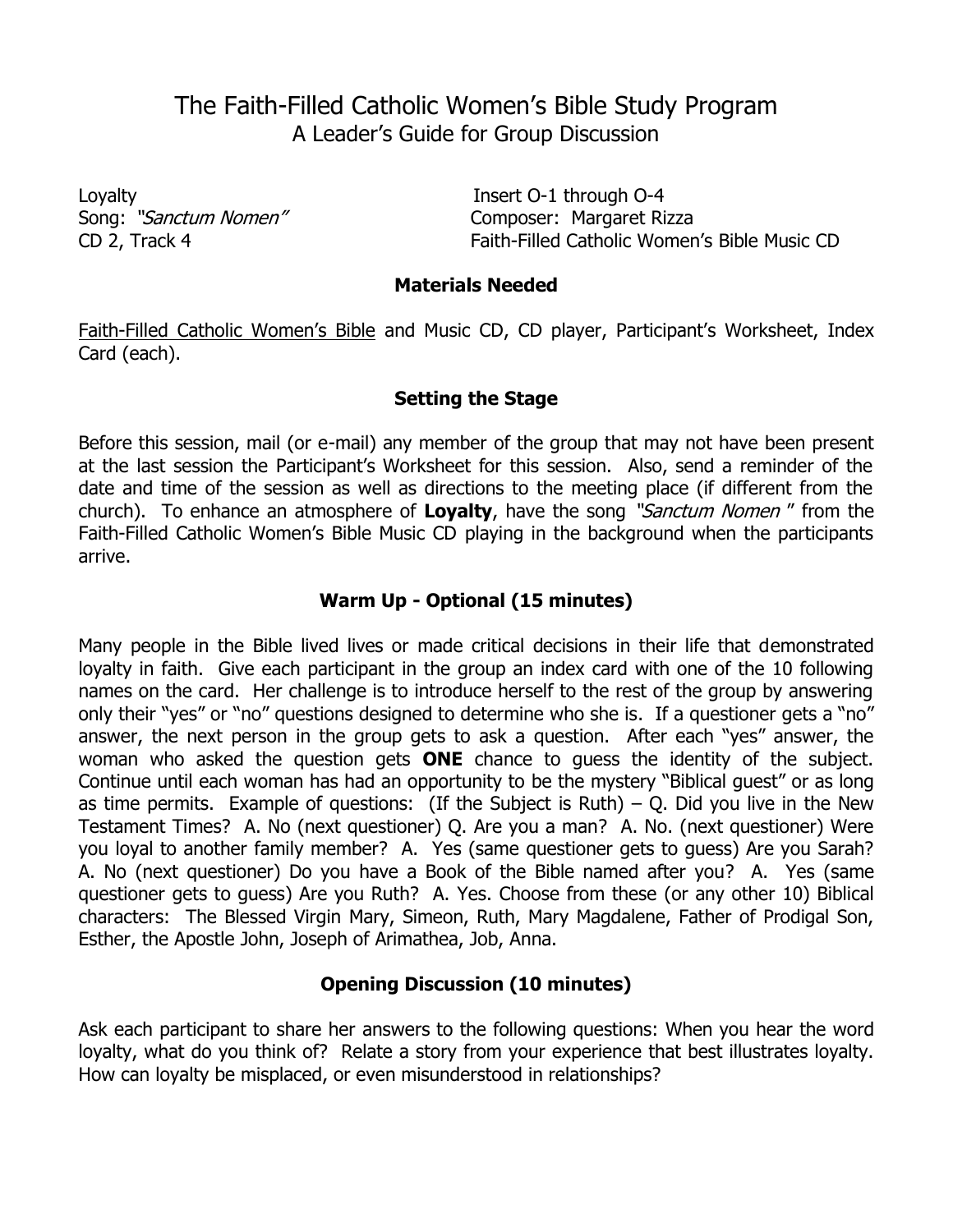## **Plan and Purpose (15 minutes)**

Read (as a group) the **Plan and Purpose** article on insert page O-1. Then, discuss these questions: What is (or was) the nature of the relationship between you and your husband's mother? How is it different from the relationship he has with your mother? After the discussion, read aloud together **Chapter 1 of the Book of Ruth (Page 273 OT)**. Discuss what lessons this Scripture holds for us.

#### **Spiritual Awakening - Opening Prayer**

Pray together the **Prayer** at the top of insert page O-2.

#### **Spiritual Awakening - Recognizing (10 minutes)**

Ask for volunteers to read aloud each of the Scripture passages in the **Recognizing** section of **Spiritual Awakening** on insert page O-2. Remind the participants that each reader will pause for a few seconds of silence after each passage to allow anyone to offer any spontaneous thought, prayer, praise or thanksgiving that this Scripture might inspire. After the final Scripture is read, ask the group, "What else do these Scriptures teach us about **Loyalty**?" Share and discuss any responses.

## **Spiritual Awakening - Reflecting (15 minutes)**

Read **Hebrews 13:5-8 (Page 345 NT)**. Discuss your answers to these questions with the group: What is your relationship to wealth and possessions? What are some examples in our society where loyalty is misplaced? Why is remaining loyal to God (being receptive to His will) sometimes difficult? How has God demonstrated His loyalty to you as promised in His words, "I will never forsake you or abandon you?"

## **Group Prayer (5 minutes)**

**Leader:** Heavenly Father, in Your constant love and devotion, You have never forsaken or abandoned us. Lead us to strive for that same loyalty to You and to those we love. We ask You today to hear our praises, prayers and petitions: **enter aloud all individual intentions.**  With loyal and humble hearts, in Jesus' name we pray. Amen.